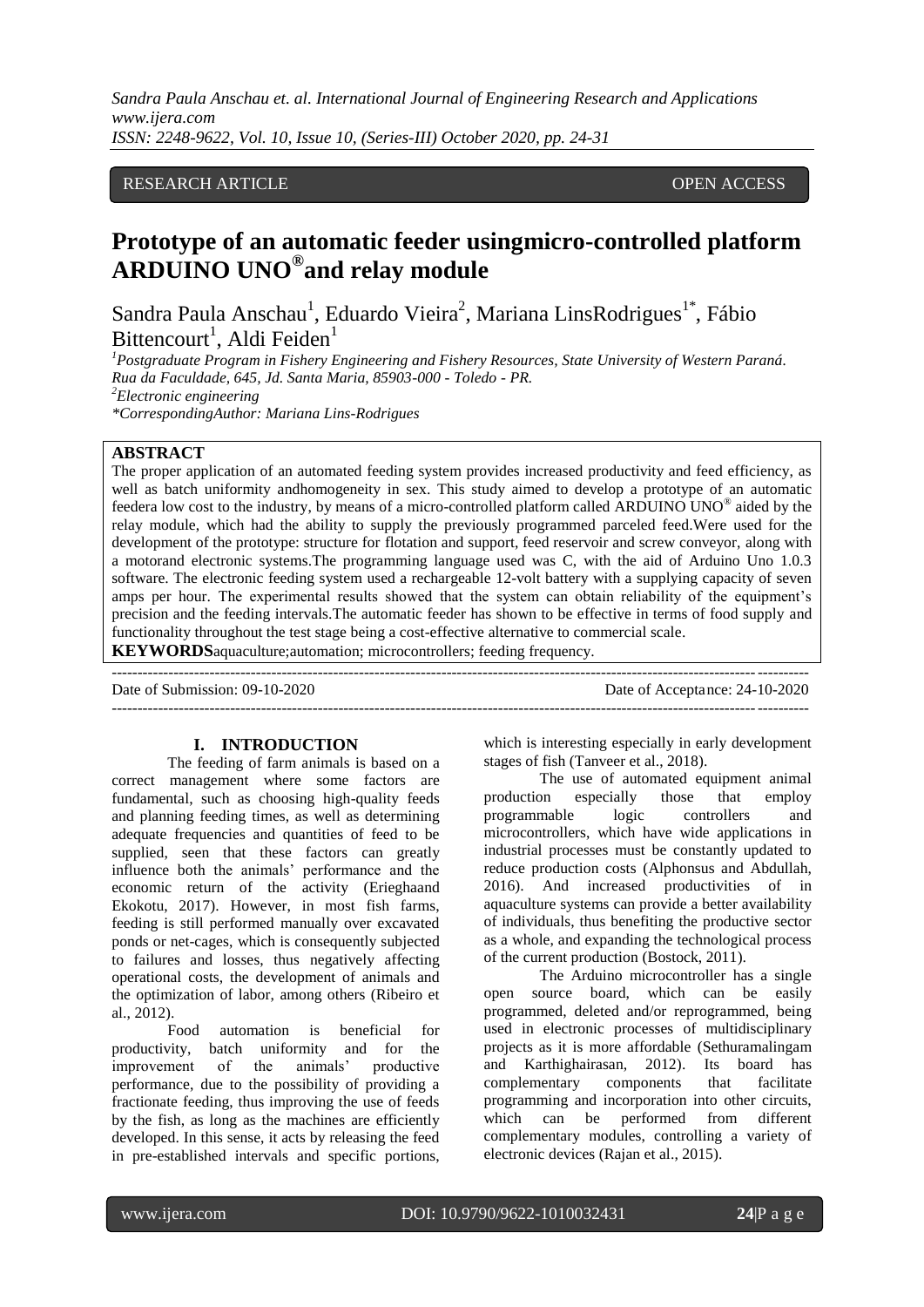In this sense, this study aimed to develop a prototype of automatic feeder used in aquiculture, a low cost to the industryby means of a microcontrolled platform called ARDUINO UNO® aided by the relay module.

#### **II. MATERIALS AND METHODS**

The prototype was developed by the Aquaculture Management Study Group - GEMAq, of the University of West Paraná, Brazil. The feeder was patented in the register institution: INPI - Instituto Nacional da Propriedade Industrial, deposit 03/02/2017.

#### **Developed prototype**

The model consisted of a feed reservoir, motor-reducer, battery, connector, main tube, conveyor screw, floating base, and an automatic feeding system controlled by a micro-controlled platform ARDUINO UNO®, and a relay module.

# **Construction details**

# **Floating Base**

The floating base was made of polyethylene vinyl (PVC), which is resistant to corrosion and is adequately buoyant. Five tubes of one meter each were used, as well as two plugs and four curves of 100 mm. A 50 x 50 x 3 cm plastic flooring was used (four pieces for 1  $m<sup>2</sup>$  area), made of high-density polyethylene (HDPE).

#### **Feed Reservoir**

The reservoir was developed in fiberglass material with a lid, in dark color to prevent the oxidation of the hormone17-α-methyltestosterone. The dimensions of the reservoir were 45 cm height, width with larger radius of 11.5 cm and shorter radius of 2.5 cm, with a total storing capacity of 5.92 kg of bran feed (which may be altered due to the diet's grain size).

# **Connector**

The connector was made of PVC and used to connect the feed reservoir with the main tube of the conveyor screw. It has three cylindrical sections (58, 50 and 30 mm), of which two are joined by non-toxic plastic adhesive and the third has its inner area screwed, in order to enable the insertion with the feed reservoir.

#### **Conveyor Screw**

The conveyor screw was machined on a nylon mechanical lathe with a 37 mm external diameter, 25 mm internal diameter and a thread pitch of 24 mm. Nylon was used because it does not corrode or oxidize. A screw-motor connection piece was manufactured on its edge for its normal functioning.

#### **Main Tube**

The main tube was manufactured with PVC material with a diameter of 40 mm and 37 cm in length. The conveyor screw is located inside the tube, while in its edges there are T-type connections, both being responsible for the input and output of the feed, respectively. In one of the edges, there is a set of bushings and a bearing with the function of supporting the end extremity of the conveyor screw. The other extremity is responsible for the circumference of the connector screw-motor, where this does not have physical contact.

#### **Battery and D.C. Motor**

The battery used was a valve-lead acid type, with an average working voltage of 12 volts and a load capacity of seven amperes per hour. Its average weight is 2 kg, with the following dimensions: 15 cm length, 6 cm width and 10 cm height.

The motor is a direct current type with brushes and permanent magnets. It has a reducinggearbox that reduces the output rotation and increases torque. Regarding its technical characteristics, the D.C. motoroperates at 12 volts, being compatible with the tension provided by the battery, and displaying an average empty working current of 0.8 amperes.

## **Micro-controlled Platform Arduino Uno®**

The choice for the ARDUINO UNO<sup>®</sup> micro-controlled platform was due to the fact that the micro-controller Atmega 328 has sufficient processing characteristics for the time counting used in the system, a working load higher than necessary for the activation of peripherals, and its programing is based on simplified codes for the use of libraries that are implemented and open for modifications (Arduino Uno, 2015).

#### **Relay Module**

This two-channel 5-volt relay module was the best alternative for the representation of a compact, high-quality module to be used in projects with Arduino Uno® and other controllers. The module was equipped with high-quality transistors, connectors, LEDs, diodes and relays. Each channel has a LED to indicate the output state of the relay (Módulorele, 2014).

#### **Electrical Circuit**

The electrical circuit consisted of a microcontrolled platform ARDUINO UNO® fed by a 12volt battery (Figure 1). The 5-volt output of the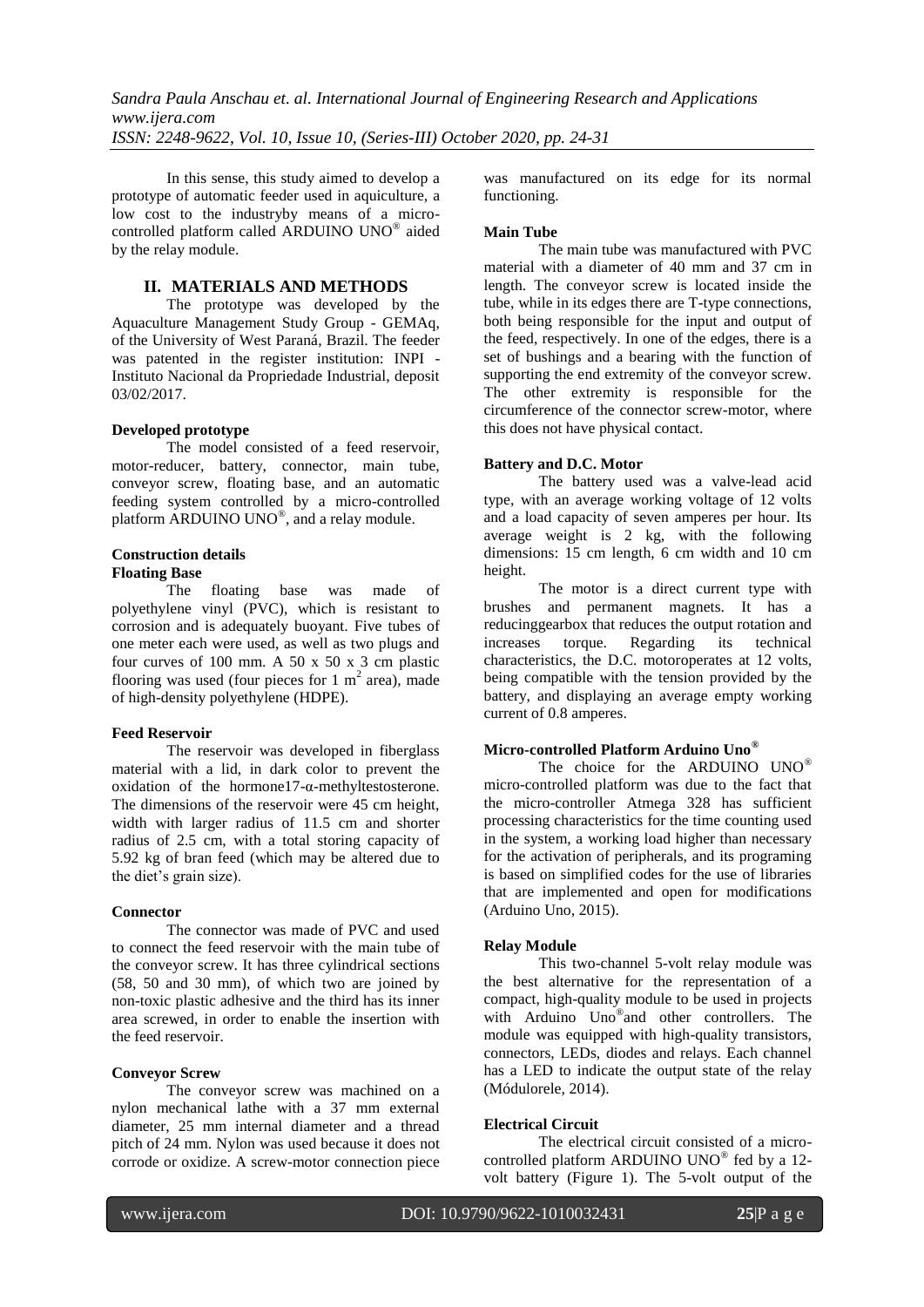Arduino Uno, together with pin eight and ground (GND), were connected to the respective pins of the relay module. When the module receives the signal from the micro-controller Arduino Uno, it closes the circuit that activates the continuous current motor (motor CC). This motor has its GND connected directly to the battery and its positive pin connected to the normally open contact of the relay module, while the GND of the module is connected to the 12-volt pin of the battery. When the Arduino Uno sends a signal to the relay module, it activates the motor by closing the normally open contact. Due to the potential difference provided by the battery applied to the D.C. motorterminals, this begins functioning.



**Fig 1** Electrical circuit responsible for the switch controlling the continuous current motor

#### **Programming**

The feeder's programming was developed in C programming language, with the aid of the software Open Source (open code), supplied by the manufacturer of the micro-controlled platform ARDUINO UNO®, which is explained in Figure 2.



**Fig 2** Flowchart of the systematic detailed description of the developed programming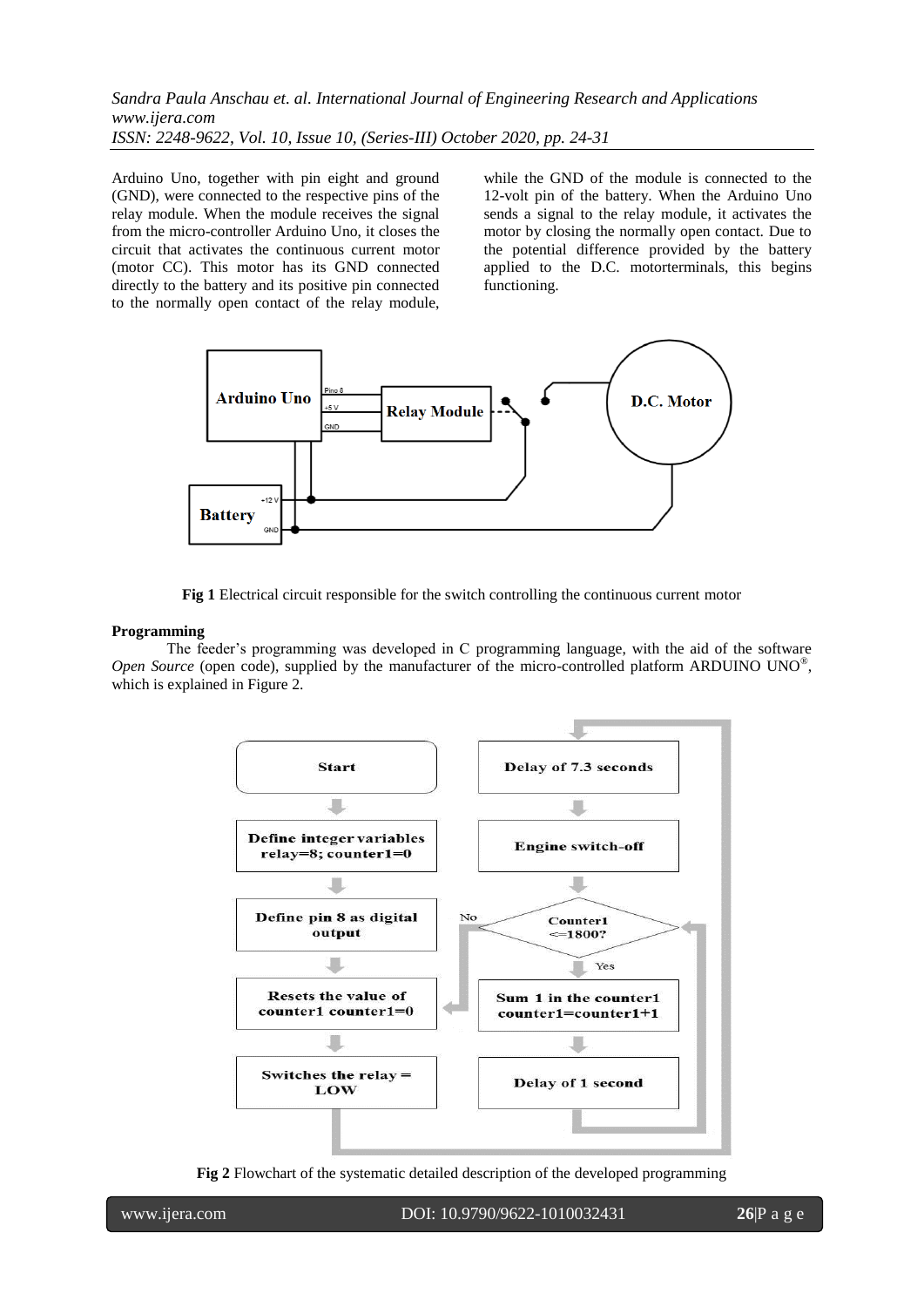Two variables were initially assigned in the programming of the feeder, the first of which was identified by an integer relay with value 8, while the second with a value 0, called counter 1. Both variables aided the system's configuration and control.

The second step of programming regarded gates configuration, i.e. the step where the following were defined: input, output and analog or digital; therefore, the relay variable was a digital output. This meant that as the relay variable has value 8, it became an output. In this sense, pin 8 of the I/O's became a digital output.

Subsequently, the main program was elaborated. The first step was to reassign value 0 for the variable counter 1. Then, the triggering of the relay was initiated by activating the digital output 8, which started the motor. As a waiting period of 7.3 seconds with the motor turned on should be obtained, the delay method with 7.3 milliseconds (ms) was performed. After this waiting period, the motor was turned off with the command that deactivated the digital output of pin 8. As the next feeding cycle, a feeding frequency with 30 min interval was performed, we opted for the utilization of the "while" command, by means of the integer variable counter 1, as the "delay" method did not allow wide values in milliseconds.

In this programming step, the program verified the high value of the integer variable counter 1, and such verification supervised if the counter 1 was lower or equal to 1800. In the first moment, the value of the counter 1 was 0, then the "while" command added a unit of the current value of the counter 1 and waited one second for the "delay" method (1000 ms), then it verified whether the counter 1 value was lesser or equal to 1800 ms. This cycle occurred 1800 times in succession, causing the program to wait 30 minutes to continue. When the 1801 ms was reached, the program returned to the start, resetting the value of the counter 1, starting the motor and continuing the programmed cycle.

The data obtained for the operation test were submitted to both a descriptive statistical analysis and a distribution of the normal standardized frequency, with the aid of the software Statistic 7.0<sup>®</sup>.

#### **III. RESULTS AND DISCUSSION Calculation of the Reservoir Volume**

Equation (1) presents the calculation of the reservoir volume, while equation (2) presents the density of the powdered feed and equation (3) the real volume of the powdered feed (kg) that fits in the reservoir.

(1)  $V = \pi .H/3.(r^2+r *R+R^2) = 9,231$ 

Where:

r: 2.5 cm - 0.025 mm.

R: 11.5 cm - 0.115 mm.

H: 45 cm - 0.45 mm.

# **Calculation of the Density of the Powdered Feed**  $(2)$   $M=m/v$

 $M = m/v$ 

Mesp= 34 g/53 ml =  $0.6415*1000$  ml =  $641.5$  g/l Where:

m: 34 grams of powdered feed.

v: 53 ml.

Mesp: 641.5 g/l.

# **Calculation of the Real Volume of the Powdered Feed in the Reservoir**

(3)  $M = m/v$ 

m=  $M.v = 641.5$  g/l\*9.231.= 5.921 kg of powdered feed.

Mesp: 641.5 g/l.

v: 9.23 l.

m: 5.921 kg of powdered feed.

Based on the results of the calculation of the reservoir volume, it can be considered that the prototype stores a volume of 5.921 kg of powdered feed.

# **Feed Volume Loaded by the Conveyor Screw**

By means of the equation (4), it is possible to calculate the feed volume transported by the screw per turn.

(4) 
$$
V = (\pi/4)
$$
. hi. (D<sup>2</sup> - d<sup>2</sup>) = 1.4017x10<sup>-5</sup> m<sup>3</sup>  
Where:

D: external diameter: 37 mm.

d: internal diameter: 25 mm.

hi: thread pitch: 24 mm.

M: 641.5 g/l.

 $V = m/v$ .

v=  $1.4017x10^{-5}$  m<sup>3\*</sup>641.5 g/l.

v= 8.391 g/round.

Where:

V:  $1.4017x10^{-5}$  m<sup>3</sup>

M: 641.5 g/l

v: 8.391 g/round.

As seen in the calculation of the feed volume loaded by the conveyor screw, it was observed that in each complete round, the dispersion of 8.391 g of feed occurs.

# **Assembly Autonomy (Battery/D. C. motor)**

When subjected to a full system load, it consumesa current of 4.9 amperes. Therefore, equations (5) and (6) present the calculation of the assembly autonomy.

(5)  $C = I^* t = 35.77 As = 0.00993 Ah$ Where: C: consumption I: D. C. motor's current: 4.9 A

t: time (7.3 s)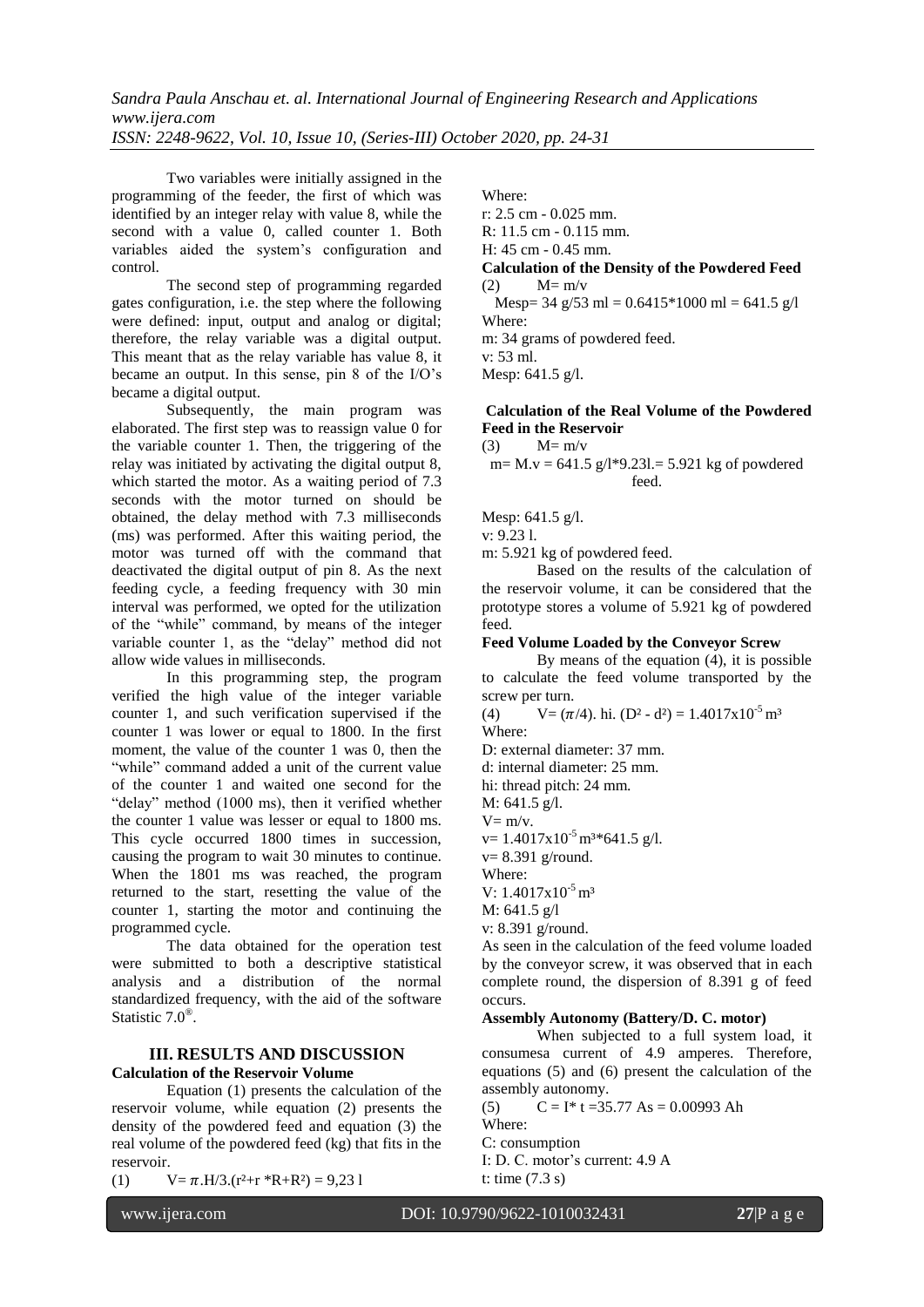(6)  $a = B/C = 704.93$  cycles

Where:

a: cyclic battery life

B: battery load capacity: 7 Ah

C: consumption: 0.00993 Ah

When analyzing the autonomy of the battery/D.C motor, it presents a full charge current of 4.9 amperes, thus this assembly has the capacity of developing 704.93 cycles. The cycles are enough for 14 days of work, being triggered 48 times a day without the necessity of recharge or battery exchange, as shown in equation 7.

(7)  $T = Ci^* Di = 48*14 = 672$  cycles Where:

T: total of cycles Ci: operation cycles of the device Di: days

# **Statistical Test**

Fifty feed samplings were performed with the functioning equipment during five seconds, in order to measure the reliability of the equipment's precision (Figure 3).Adjustments can be made for different time intervals according to the duration and number of feeding per day.The sample was tested in super intensive production system of the Nile tilapia larvae in cages.





The statistical evaluation demonstrates the efficiency of the prototype concerning the reliability of its functioning and the feeding intervals (Table 1).

**Table 1.** Statistical data of the 50 feed samplings performed in a time interval of five seconds being turned on and 10 seconds turned off.

| Variable | $N^{\circ}$ of<br>samplings | <b>Mean</b> | $-95\%$  | Confidence Confidence Minimum Maximum<br>$+95%$ |         |         | <b>Standard</b><br>deviation |
|----------|-----------------------------|-------------|----------|-------------------------------------------------|---------|---------|------------------------------|
| Feed     | 50                          | 12.93853    | 12.73102 | 13.14602                                        | 11.3658 | 13.9814 | 0.730157                     |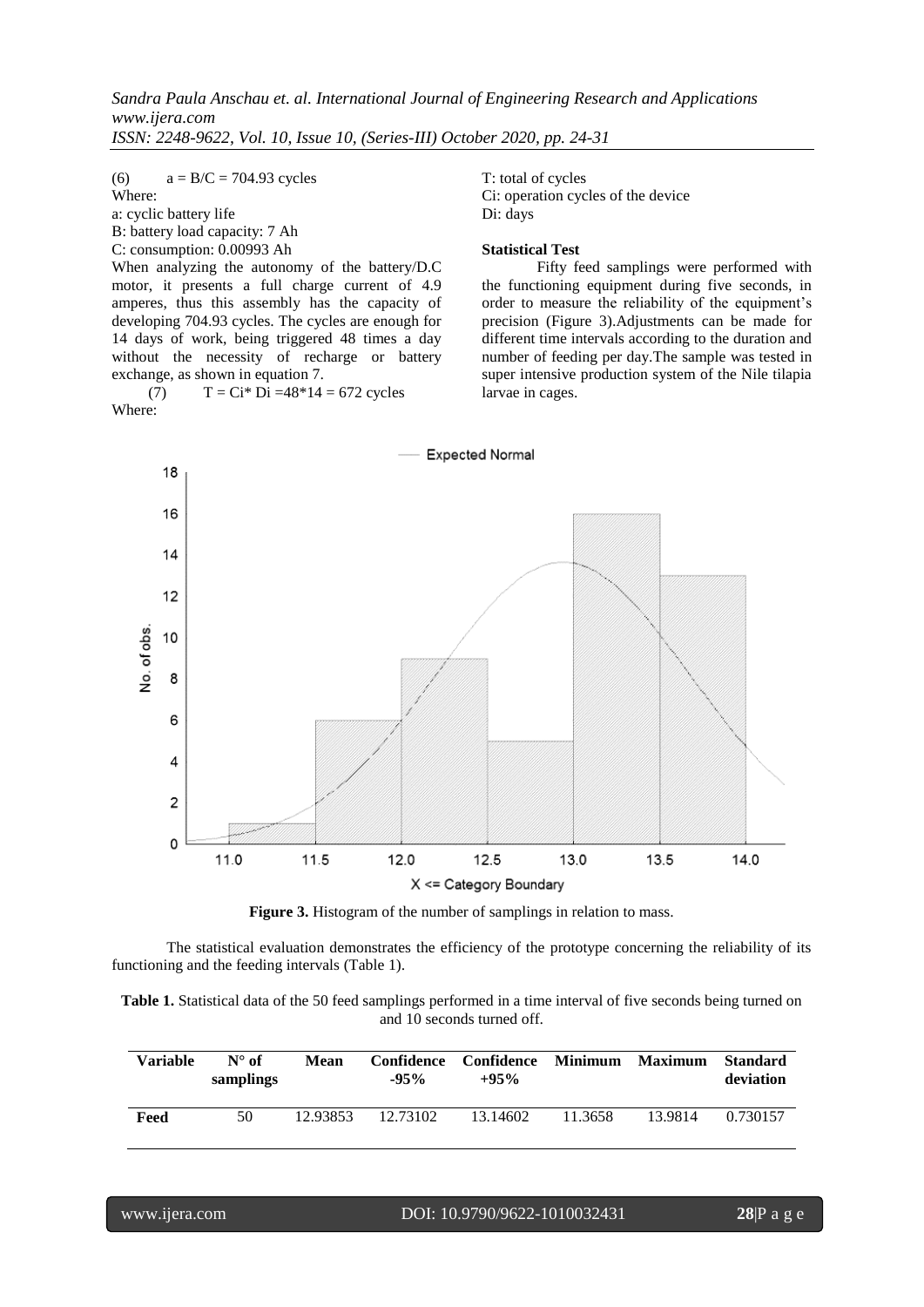By means of the 50 samplings performed with the equipment, the observed mean was 12.94  $\pm$  0.73 g of feed in five seconds. Considering a normal standardized distribution and considering a confidence level of 95%, it was observed that the values found within the interval 12.73 and 13.14 were statistically similar. The maximum observed value was13.98, while the minimum was 11.36 and the median 13.14. The interval between 13 and

13.5 was the most observed, presenting 32% of the total observations.

The prototype of the automatic feeder (Figure 3) performing a complete round of the conveyor screw in 3.24 seconds, releases 8.39 grams of powdered feed. In five seconds, it releases an average of 13.0 grams, while in 7.3 seconds, 18.9 grams are released, demonstrating that the equipment is aligned with the feed's portioning in small quantities and a high feeding frequency.







**Fig 3** Prototype of an automatic feeder for Nile tilapia larviculture stage, descriptive and *in loco* controlled by a micro-controlled platform ARDUINO UNO®

For the prototype's development, it was necessary to acquire several components. However, the most cost-effective components were chosen due to their cost-benefit, linked to the high quality and performance of the system.

Regarding the cost of the prototype, the highest individual values are the ones that required a pre-project (Template), for example, the conveyor screw and the feed reservoir, which used a template for its manufacture and became more expensive, representing 37% of the project's overall cost. The final cost of the equipment (prototype) was US\$166.24.

The electrical system's costs as a whole were not high, because in addition to these being of easy access and accessible cost, the programming software is free and open code. It is noteworthy that

the prototype has in its electronic system other inputs and outputs, which allows the increase of peripherals, such as temperature, pH and dissolved oxygen sensors, wireless communication modules, among others.Another important issue refers to the structuralsystem. It was developed with a flotation system, but it also allows the development of a fixed system in a terrestrial medium.

The feeding frequency, rate and period are determinant factors for the optimal productive performance of fish. An increased feeding frequency, performed in accordance to the animals' developmental stages, can improvefish's performance in terms of growth, uniformity and survival (El-Husseiny et al, 2004;Kumar and Angle, 2016; Lanna et al., 2016).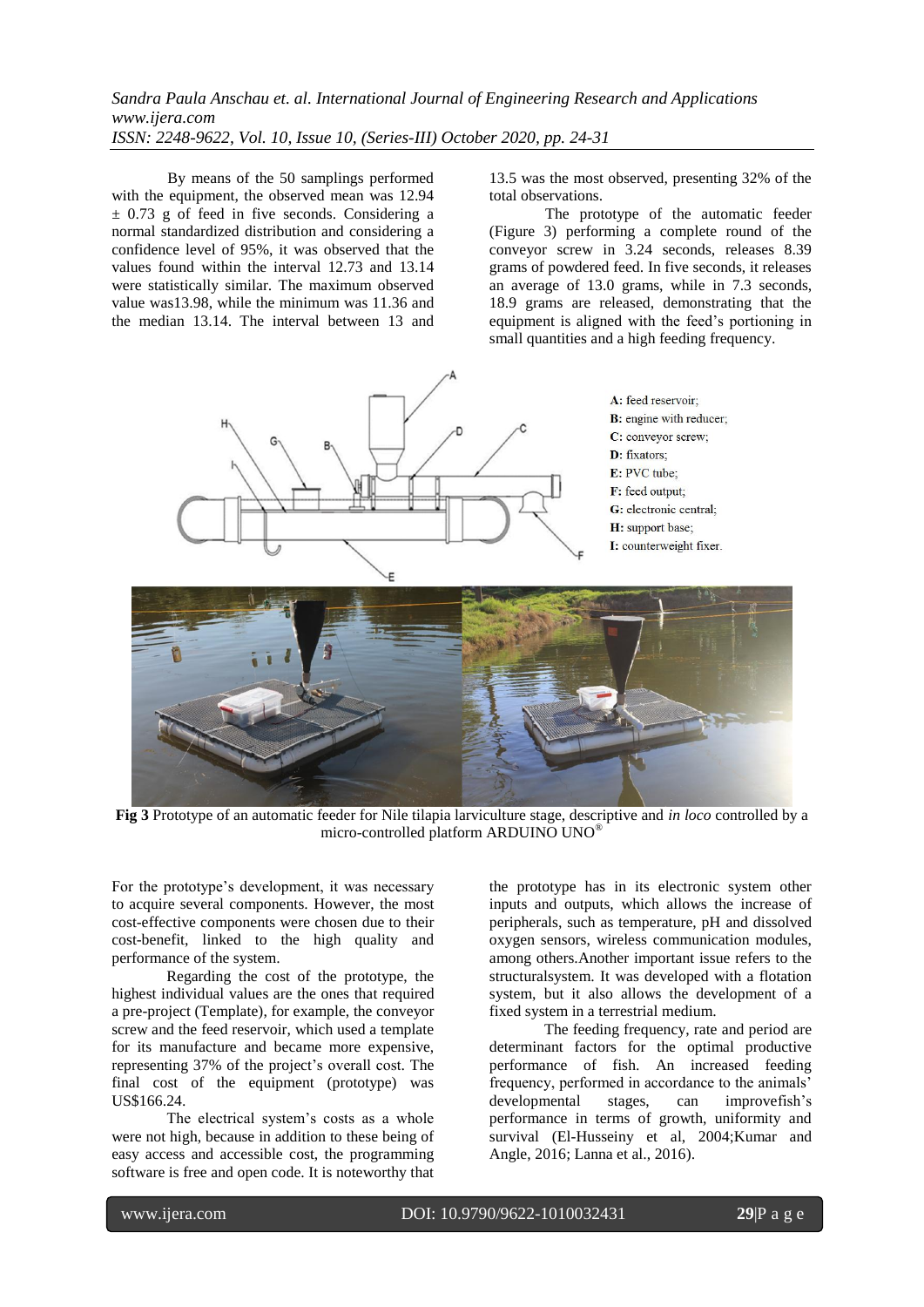*Sandra Paula Anschau et. al. International Journal of Engineering Research and Applications www.ijera.com*

*ISSN: 2248-9622, Vol. 10, Issue 10, (Series-III) October 2020, pp. 24-31*

Li et al. (2014), propose that feeding frequencies of 3 to 5 times a day increase the growth of juveniles of *M. amblycephala* and that frequencies greater than 5 times and less than 3 times result in lessened development, increasing oxidative stress, immunosuppression and higher risk of disease. However, according to Souza et al. (2012), tilapia feeding frequency influenced the performance of juveniles when using the frequency of one feeding per hour during 24 hours per day, with a 7.5% increase in fish growth, when compared to fish fed only at a time during the day. Moreover, automated feeding maximizes the process of feeding the fish during the reversal process, which can enhance the reliability of the reversal process with the use of hormones.The importance of nighttime feeding as a great ally for the productive development of species for fish's is also emphasized(Brito et al., 2017).

In *Sparus aurata*larviculture, an automated system was developed with a programmable logic controller (PLC), which controls a peristaltic pump and transfers live feed from the feed container to the larviculture tanks, allowing an efficient access to feed and, consequently, providing greater uniformity of larvae's growth (Papandroulakis, 2002).

The implementation of automation and improvements in technology are beneficial in several productive stages and are fundamental to increase fish farming's profitability and sustainability. In this sense, it is possible to make production more efficient, by minimizing productive cycles and labor costs(Kumar, Engle and Tucker, 2018).

# **IV. CONCLUSION**

The proposed prototype presents a system controlled by a micro-controlled platform ARDUINO UNO® , which allows feeding to be portioned and pre-programmed according to the demands of each producer.It is proven that technology is stable, reliable with timely command response, provide technical support and reference for the cost reduction in the manufacture of automatic feeders assisting the aquaculture.

# **ACKNOWLEDGMENTS**

This study was financed in part by the Coordenação de Aperfeiçoamento de Pessoal de Nível Superior - Brasil (CAPES) - Finance Code 001.

# **REFERENCES**

[1]. Arduino uno(2015). Available in: <https://www.arduino.cc/en/Main/arduinoBo ardUno>. Access on 03August 2020.

- [2]. Alphonsus, ER, Abdullah, MO (2016). A review on the applications of programmable logic controllers (PLCs). Renew SustEnerg Rev,60: 1185–1205.
- [3]. Bostock, J (2011) The application of science and technology development in shaping current and future aquaculture production systems. J. Agric Sci1,49: 133–141.
- [4]. Brito, JM, Pontes, TC, Tsujii, KM, Araújo, FE, Richter, BL(2017)Automação na tilapicultura: revisão de literatura. Rev EletrNutritime, 14: 5053-5062.
- [5]. El- Husseiny, OM, Abdel-Aziz, GM,Goda, AMAS,Mabroke, RS (2004)Influnce of feeding time of day, feeding frequency and diet composition on Nile tilapia (*Oreochromis niloticus*) growth performance.Egypt. J Aquat Biol Fish,  $8:155 - 179.$
- [6]. Eriegha , OJ, Ekokotu, PA(2017). Factors affecting feed intake in cultured fish species: a review. Anim ResInt, 14:2697– 2709.
- [7]. Juell, JE, Westerberg, H (1993). An ultrasonic telemetric system for automatic positioning of individual fish used to track Atlantic Salmon in sea cages. Aquac Engineering, 12:1-18.
- [8]. Kumar, G, Engle, CR (2016). Technological advances that led to growth of shrimp, salmon, and tilapia farming. Rev Fish SciAquac, 24: 136–152.
- [9]. Kumar, G, Engle, C, Tucker,C (2018).Factors Driving Aquaculture Technology Adoption. J. W. Aquac.Society, 49: 447–476.
- [10]. Lanna, EAT,Bomfim, MAD, Ribeiro, FB,Quadros, M(2016). Feeding frequency of Nile tilapia fed rations supplemented with amino acids. Rev Caatinga, 29: 458 –464.
- [11]. Li, XF, Tian, HY, Zhang, DD, Jiang, GZ, Liu, WB (2014). Feeding frequency affects stress, innate immunity and disease resistance of juvenile blunt snout bream. *Megalobramaamblycephala*. FisShellImmunology, 38:80-87.
- [12]. Módulorele(2015). Available in: <http://www.filipeflop.com/pd-6b84amodulo-rele-5v-2-canais.html> Access on April 2020.
- [13]. Papandroulakis, N,Dimitris, P, Pascal, D(2002). An automated feeding systen for intensive hatcheries. AquacEngineering, 26: 13-26.
- [14]. Reis, VR, Almeida, FL,Piferrer, F (2016).Produção de populações monossexo em peixes.RevBrasReprodAnim,40: 22-28.